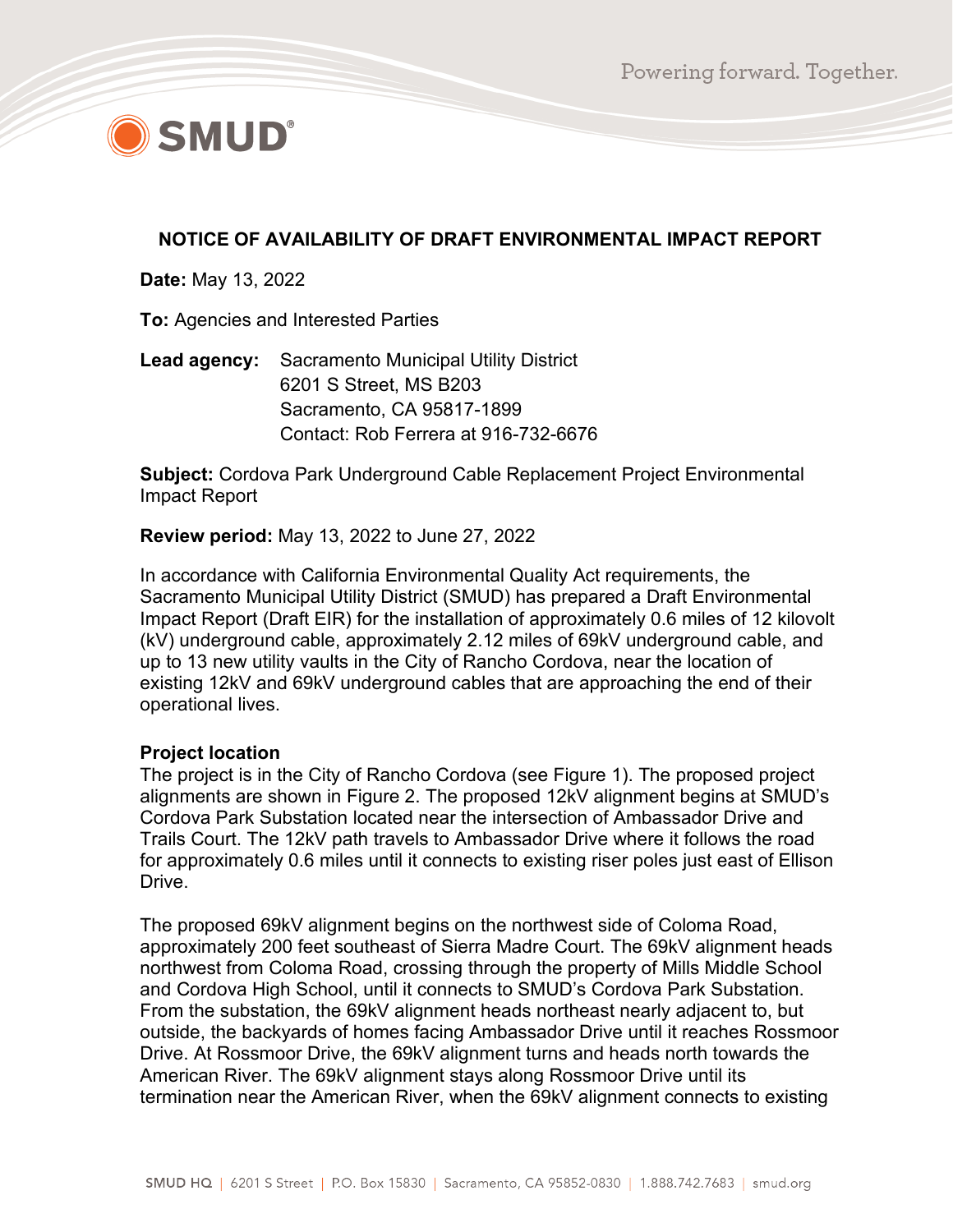riser poles located between the boundaries of Rossmoor Drive and the American River. The proposed 69kV alignment is approximately 2.12 miles in length.

## **Significant environmental effects**

Impacts related to Tribal cultural resources, cultural resources, air quality, biological resources and transportation were determined to be potentially significant and were addressed in the Draft EIR. After implementation of recommended mitigation measures, the Draft EIR concluded that impacts related to these environmental issue areas would not be significant. The project would not result in any significant and unavoidable environmental impacts.

## **Cortese List sites**

While there are active hazardous and cleanup sites located near the project site, the project is not located on an active site included on a list of hazardous materials sites.

## **Public meeting**

A virtual public meeting will be held on June 9, 2022 at 5:30 p.m. to receive input from agencies and the public on the Draft EIR. During the meeting, project information can be discussed with SMUD staff and written Draft EIR comments will also be accepted via email. Details for joining the meeting are available at **smud.org/CordovaParkCableReplacement**.

## **How to view project documents**

As lead agency for the project, SMUD is distributing the Draft EIR to interested members of the public and regulatory agencies for review and comment. SMUD will accept public and agency comments on the Draft EIR for a 45-day period, beginning May 13, 2022 and ending June 27, 2022. The Draft EIR is available for review at **smud.org/CordovaParkCableReplacement**.

Hard copies may be reviewed at the following locations:

- SMUD East Campus Operations Center, 4401 Bradshaw Road, Sacramento, CA 95827
- SMUD Customer Service Center, 6301 S Street, Sacramento, CA 95817

## **Where to send your comments**

Written comments should be submitted to Rob Ferrera at SMUD, P.O. Box 15830, MS B209, Sacramento, CA, 95852-0830 or at **Rob.Ferrera@smud.org** before 5 p.m. on June 27, 2022. If you have questions, please contact Rob Ferrera via his email or at 916-732-6676.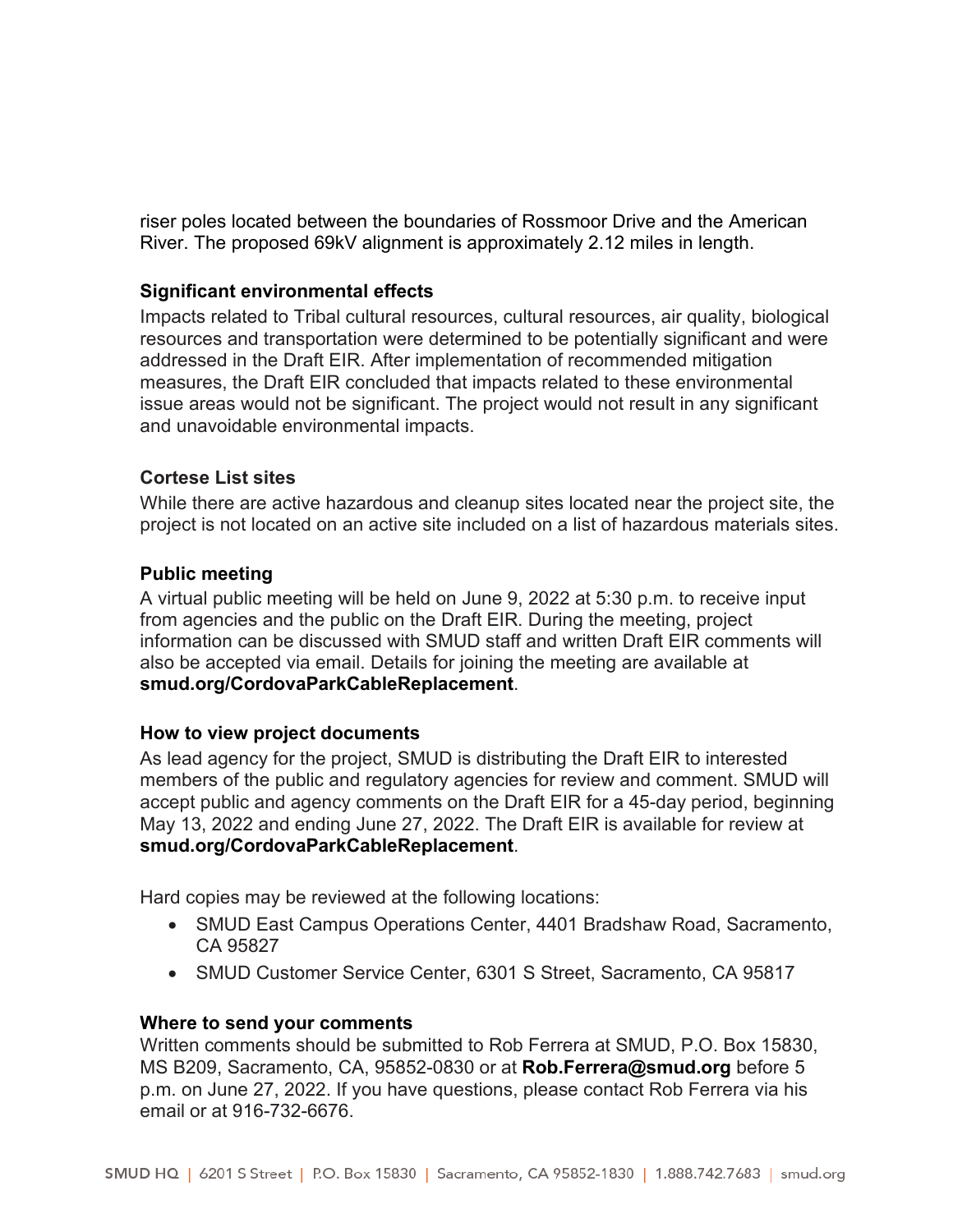



Source: Adapted by Ascent Environmental in 2022